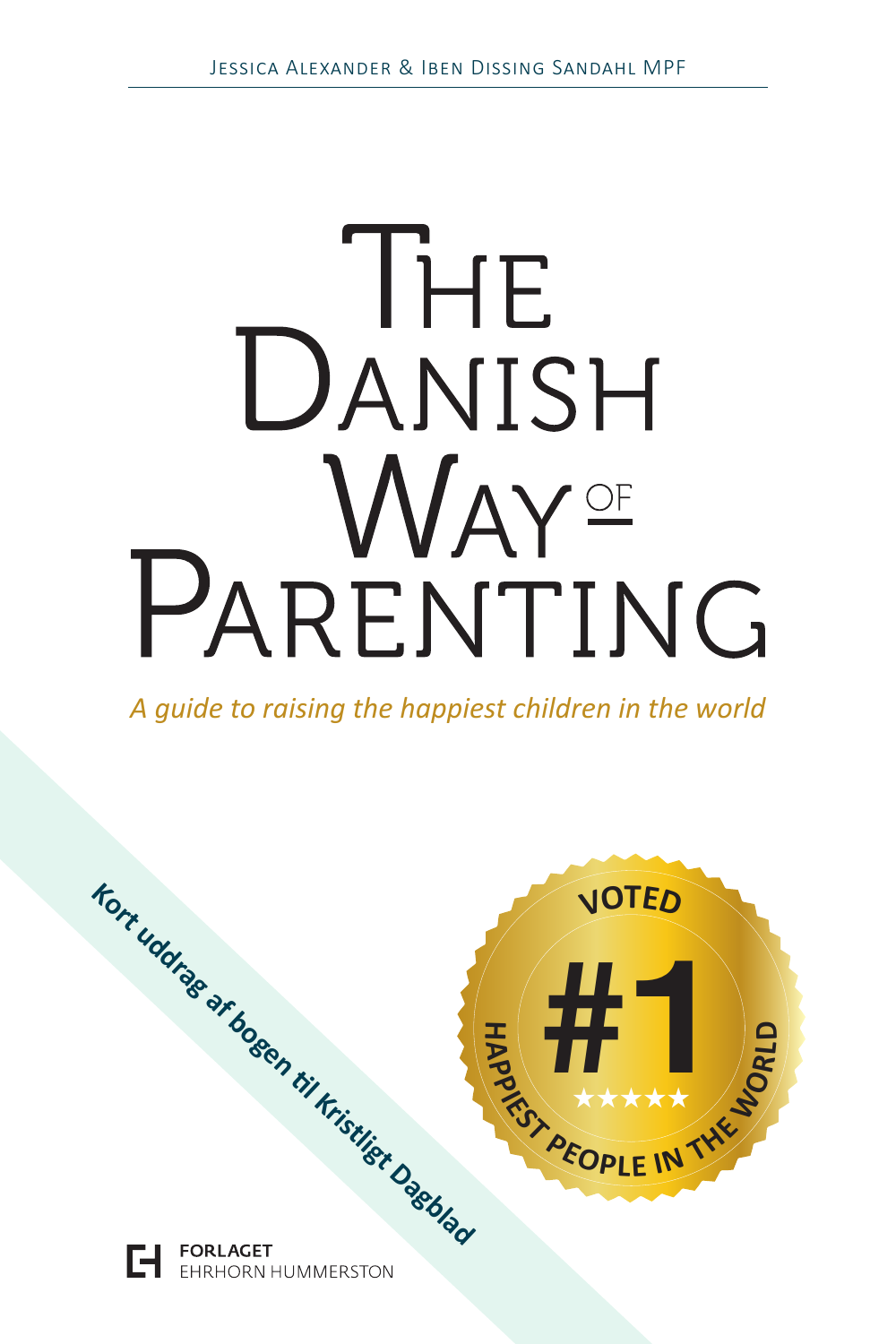## CULTURAL DIFFERENCES and PARADIGM SHIFTS

We have all thought from time to time about what it means to be a parent. Whether it be before the birth of your first child, during a toddler meltdown or during a fight at the dinner table over not eating their peas, we have all once thought "Am I doing this right?" Many of us refer to books and the Internet, or talk to friends and family for advice and support. Most of us just want to be reassured that we are, in fact, doing things the right way.

But have you ever considered what the right way is? Where do we get our ideas about the right way of parenting? If you go to Italy, you will see children eating dinner at 9pm and running around in restaurants until 11 or 12 at night, in Norway babies are regularly left outside in minus twenty degree weather to sleep and in Belgium kids are allowed to drink beer. To us, some of these behaviors seem bizarre but to these parents it is the "right way".

These implicit, taken-for-granted ideas we have about how to raise our children are what Sarah Harkness, a professor of human development at the University of Connecticut, calls "Parental Ethnotheories". She has studied this phenomenon for decades across cultures and what she has found is that these intrinsic beliefs about the right way to parent are so ingrained in our society that it's almost impossible to see them objectively. For us, it just seems to be the way things are.

And so, most of us have thought about what it means to be a parent but have you ever thought about what it means to be an American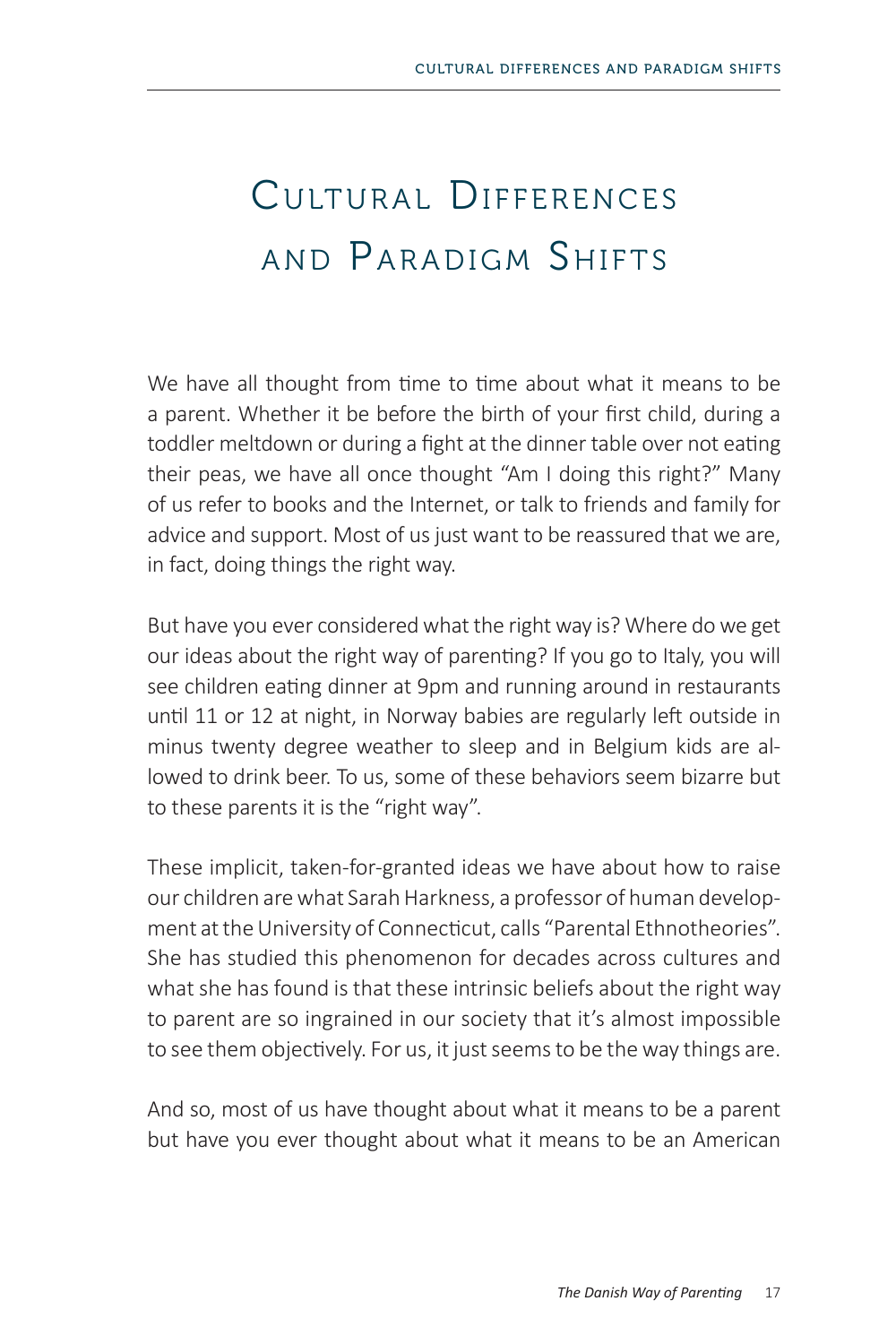parent? About how the American glasses we wear correct our vision for seeing what "the right way" is?

What if we were to take those glasses off for a moment: what would we see? If we stood back and looked at America from a distance, what would our impression be?

For years we have seen a growing problem with people's happiness level across the board in America. Antidepressant use went up 400 percent between 2005 and 2008, according to the National Center for Health Statistics. Children are being diagnosed and prescribed medication for a growing number of psychological disorders, some with no clear-cut method of diagnosing them. In 2010 alone, there were at least 5.2 million children between the ages of 3-17 taking Ritalin for hyperactivity disorder.

We are fighting obesity, early onset of puberty or "precocious puberty" as it is now referred to. Girls and boys as young as seven and eight are getting injected with hormone shots to stop puberty. Most of us don't even question this as being strange but rather just the way things are. "My daughter is getting the shot," one mother rattled off nonchalantly the other day about her eight-year-old who she thought was hitting puberty too soon.

Many parents are excessively competitive with themselves, with their children and with other parents without even realizing it. Of course, not all people are like this, nor do they want to be, but they can also feel pressured living in this competitive culture and the language surrounding them. This language can be intense and challenging, putting people on the defensive: "Kim is just amazing at soccer. The coach says she is one of the best on the team. But she is still managing straight A's despite soccer, karate and swimming. I don't know how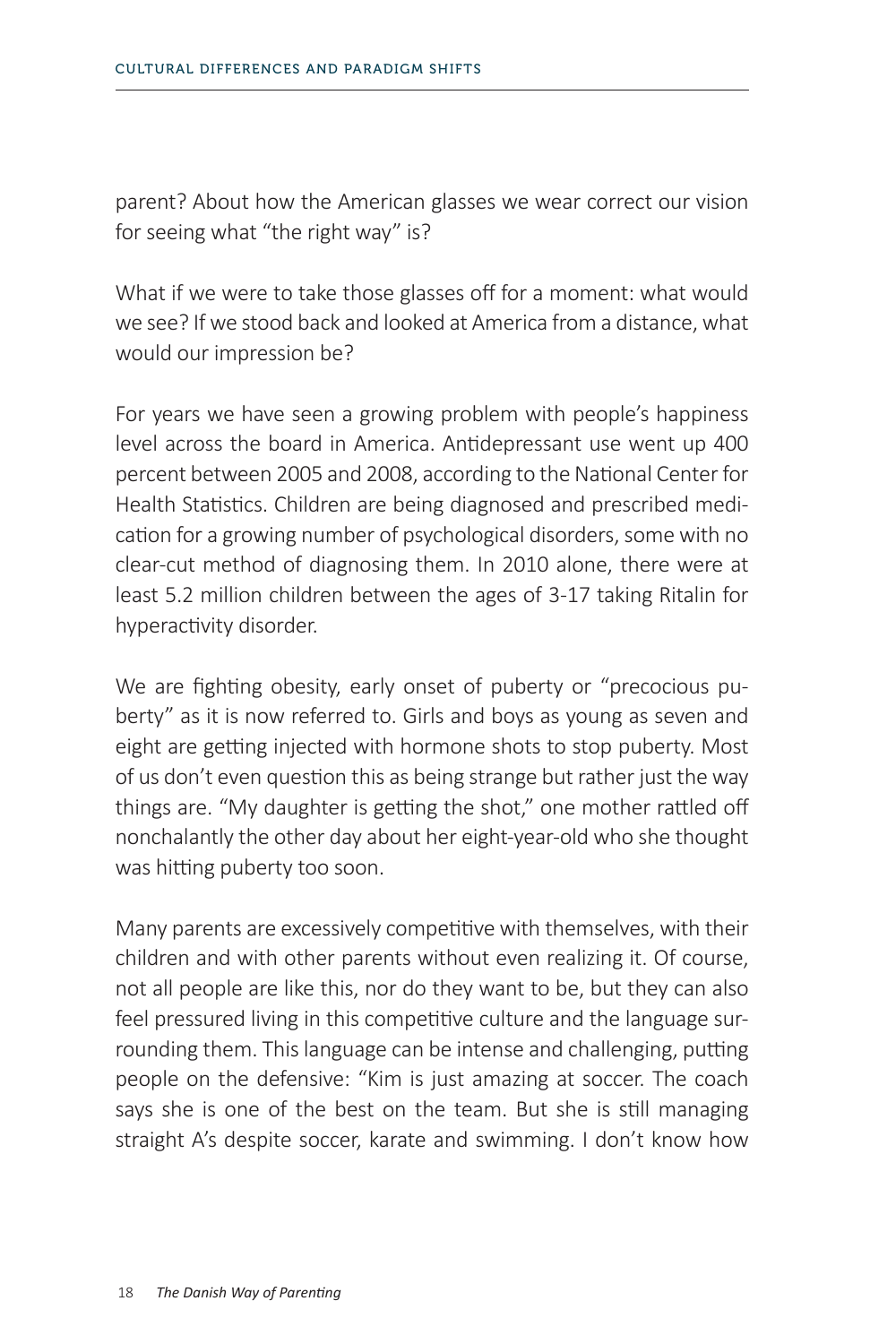she does it! What about Olivia? How is she doing?" We feel pressure to perform, for our kids to perform, to do well in school and to fulfill our idea of what a successful kid should be, to fulfill our idea of what a successful parent should be. Stress levels are often high and we feel judged. We feel judged by others and by ourselves. We feel judged by our families and our friends and we judge others in turn. Part of this is human nature and part of this is what it is to be American. What is pushing us as a society to perform and compete and be successful to a standard that ultimately doesn't seem to be making us very happy as adults? What if some of the "answers" we have for raising our kids our parental ethnotheories—are flawed?

What if we discovered that the glasses we were wearing had the wrong prescription in them and we weren't able to see things as clearly as we thought? So we change the lenses, fix the stigmatism and look again at our world. Lo and behold, things do look different! By trying to see things from a new perspective, with new lenses, the question arises naturally:

#### **Is there a better way?**

*The Danish Way of Parenting* is a guidebook aimed at charting a new path through the jungle of parenting. A better path. A path that leads to more resilient kids and happier adults. The results of this path have been seen for over 40 years in Denmark. This method has been developed through painstaking research and observation. It is our theory and we believe that it generally encompasses the philosophy of parenting in Denmark. Perhaps you will find some ideas you already have in practice and perhaps you will discover some you never even considered. The fact is, implementing even some of our tips from *The Danish Way* will guarantee positive changes not only in your children but also in your own self-esteem and satisfaction as a parent. It really does work!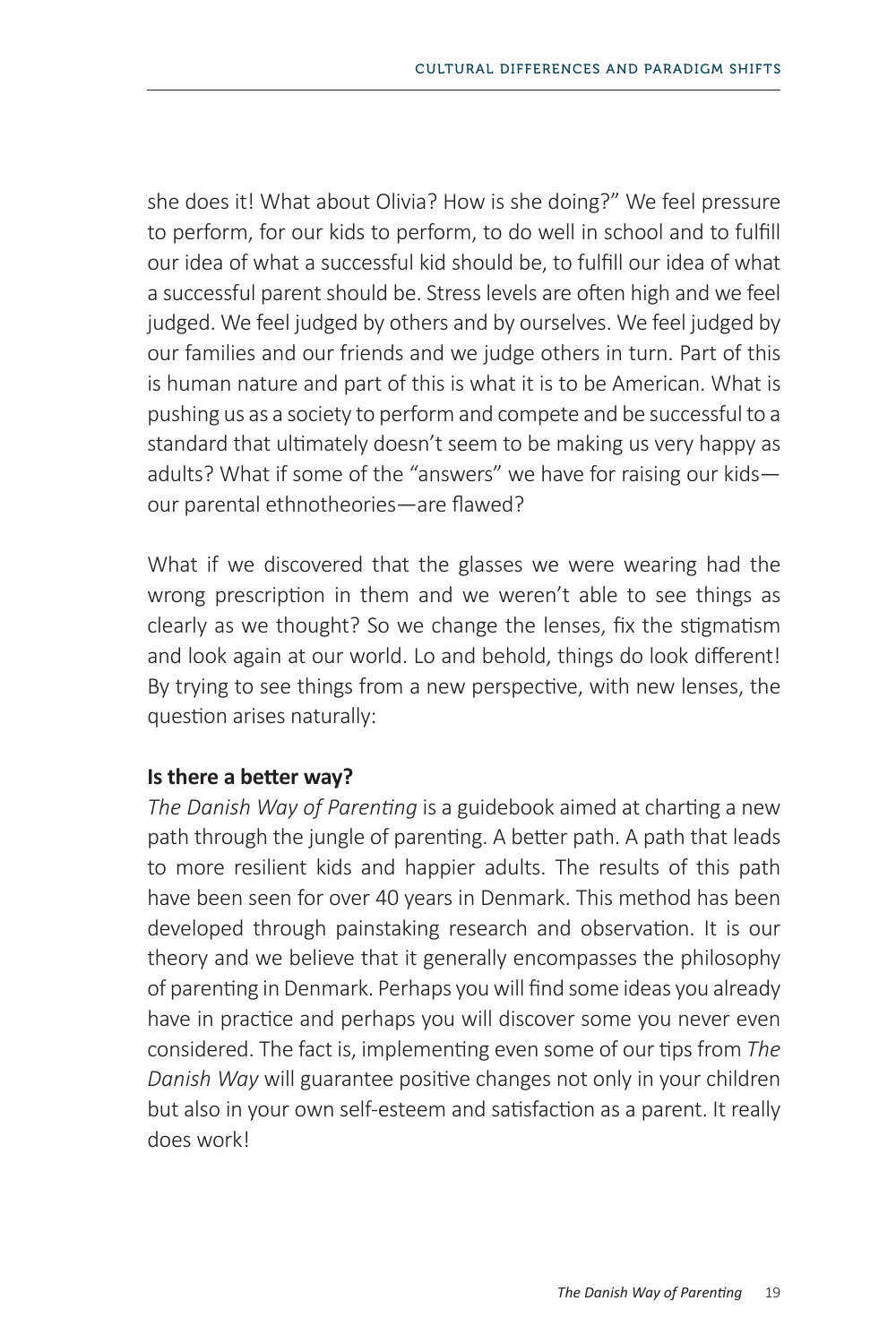### *"Play is often talked about as if it were a relief from serious learning, but for children play is serious learning."*

MR. ROGERS

Have you noticed that there is an unspoken or even spoken pressure to organize activities for your kids? Whether it is swimming, ballet, tee ball or soccer, somehow you just don't feel like you are doing your job if you don't have your kids signed up for at least 3 or 4 things a week. How many times do you hear parents saying that their Saturday is taken up with driving their children to various sports, lessons or activities?

When was the last time you heard someone say, "On Saturday, my daughter is going to play?"

And by play, we don't mean play the violin or play a sport or even go on a play date where adults have organized activities. We mean "play" where they are left to their own devices, with a friend or alone, to play exactly as they see fit for as long as they want. And even if parents do allow this free play to take place, there is often a niggling feeling of guilt admitting it. Because ultimately, we feel we are being better parents by teaching them something, having them involved in a sport or "giving" their little brains some input. Play, in a way, seems like a waste of valuable learning time. But is it?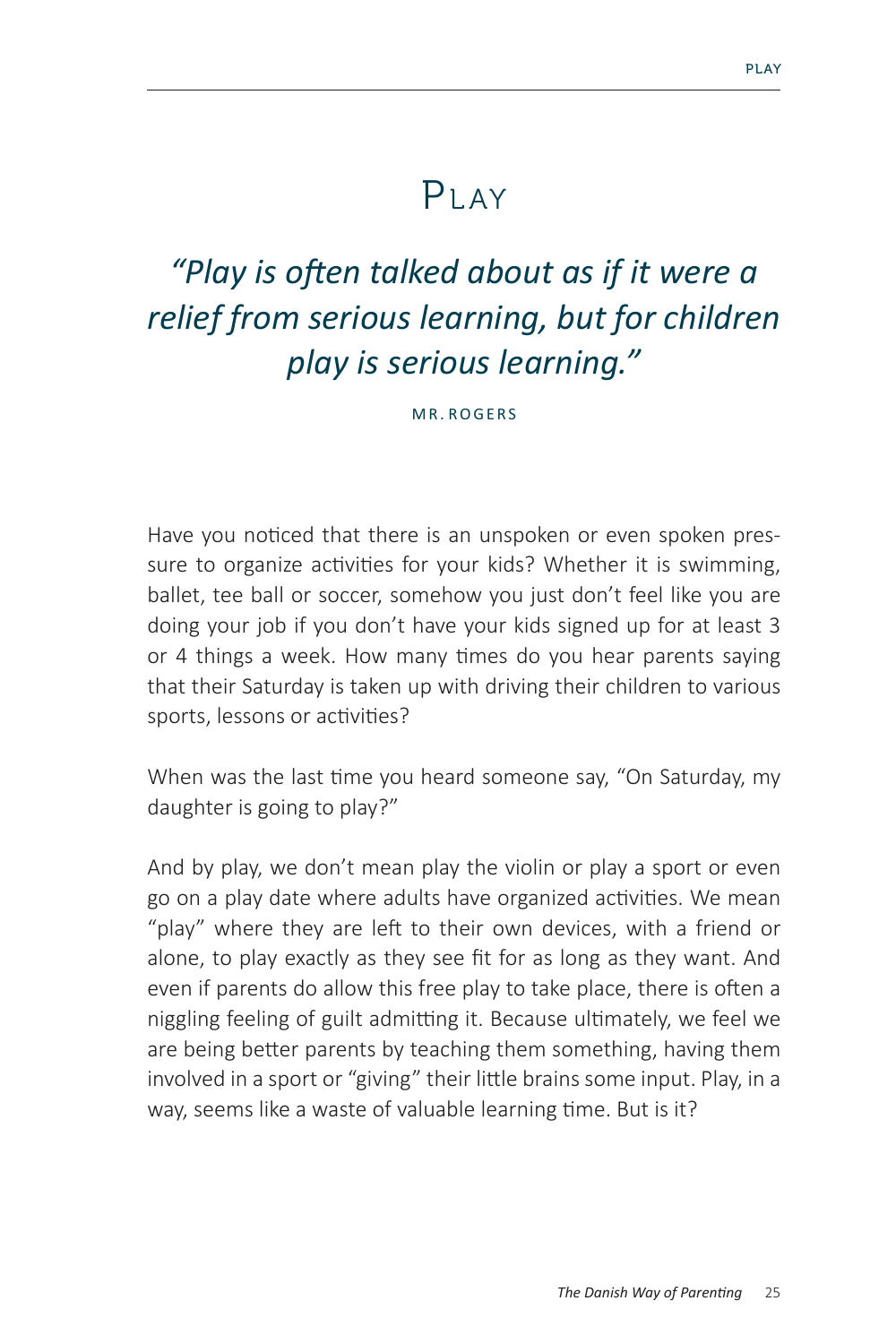In America in the last 50 years, the number of hours that a child was allowed to play has decreased dramatically. Aside from the television and technology, there is also our own fear of them getting hurt coupled with our desire to "develop" them, which has taken over much of the time they once had to play.

As parents, we feel comforted when our children are making visible signs of progress in something. We like watching them play soccer while others cheer them on or going to their ballet or piano recital. We feel proud to say that Billy won a medal or a trophy or learned a new song or can recite the alphabet in Spanish. It makes us feel like we are being good parents. We do it with the best intentions because by giving them more instruction and controlled activities, we are giving them training to become more successful, thriving adults. Or are we?

It's no secret that the number of anxiety disorders, depression and attention disorders have skyrocketed in America. Is it possible that we are making our kids anxious without realizing it by not allowing them to play more?

#### **Are we overprogramming our kids' lives?**

Many parents strive to start their children at school early or jump a grade. They learn to read and do math earlier and earlier and we are proud because they are "smart" and being smart or athletic are highly valued characteristics in our culture. We may go to great lengths with tutors and educational toys and programs to try to get them there. Success is success and these are tangible, visible, measurable signs. Free play, for all intents and purposes, seems fun but what is it really teaching them?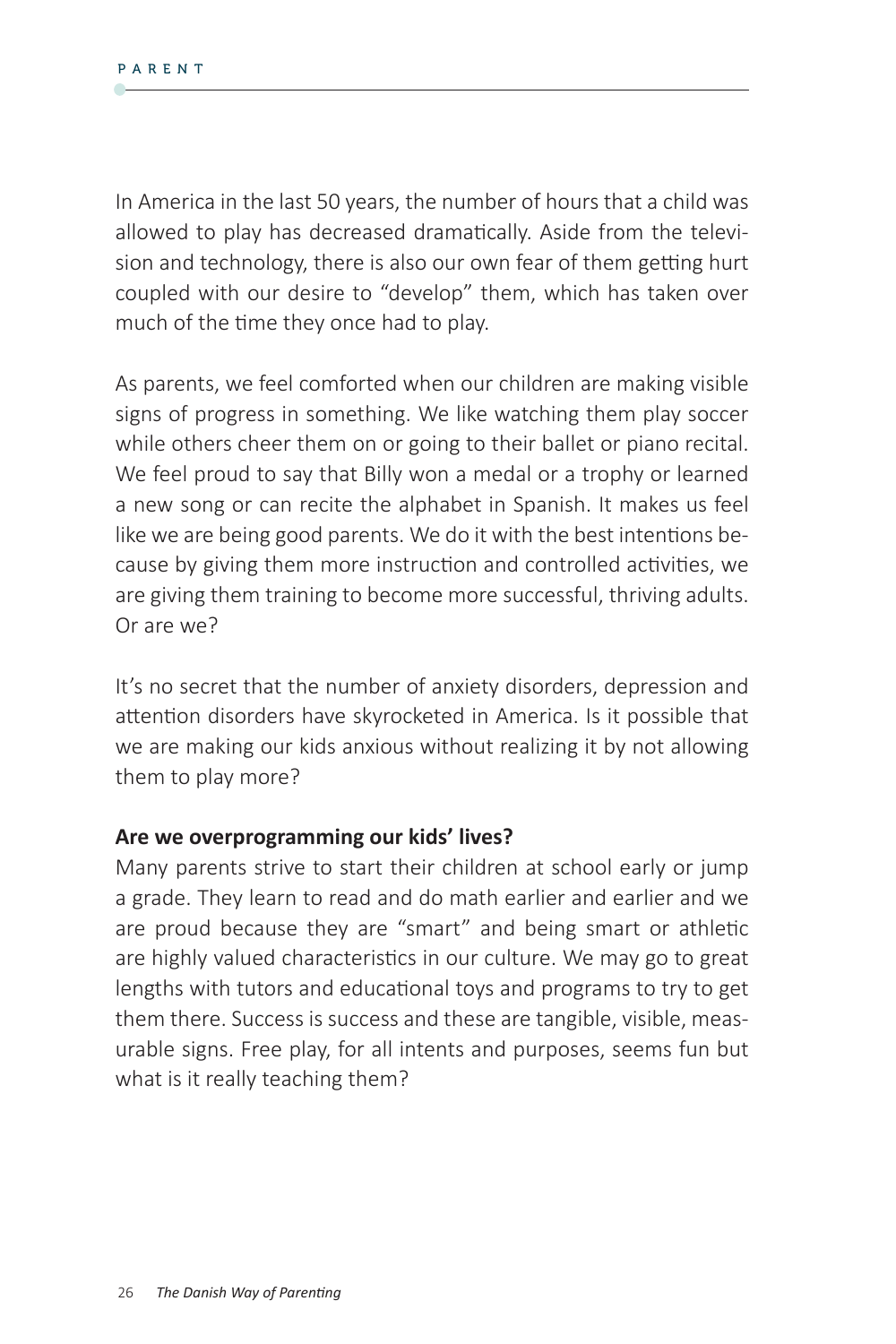What if we told you that free play teaches children to be less anxious. It teaches them resilience. And resilience has been proven to be one of the biggest factors in predicting success as an adult! The ability to "bounce back", to regulate emotions and cope with stress are key factors in a healthy, functioning adult. We now know that resilience is great for preventing anxiety and depression and it's something the Danes have been instilling in their children for years. And one of the ways they have done it is by placing a lot of importance on play.

In Denmark, dating back to 1871, husband and wife Niels and Erna Juel Hansen came up with the first pedagogy based on educational theory, which incorporated play. They discovered that free play was crucial for a child's development. In fact, for many years, Danish children weren't even allowed to start school before they were seven. They didn't want them to engage in education because they felt that children should first and foremost be children and play. Even now, children up until the age of ten finish regular school at 2pm and then go to what is called "Skole/Fritidsordning" (free time school) for the rest of the day, where they are mainly encouraged to play. That is pretty incredible if you think about it.

In Denmark, there isn't a sole focus on education or sports but rather on the whole child. They focus on things like socialization, autonomy, cohesion, democracy and self-esteem. They want their children to learn resilience and develop a strong internal compass to guide them through life. They know their children will be well educated and learn many skills. But true happiness isn't coming only from a good education. A child who learns to cope with stress, makes friends, and yet is realistic about the world has a very differ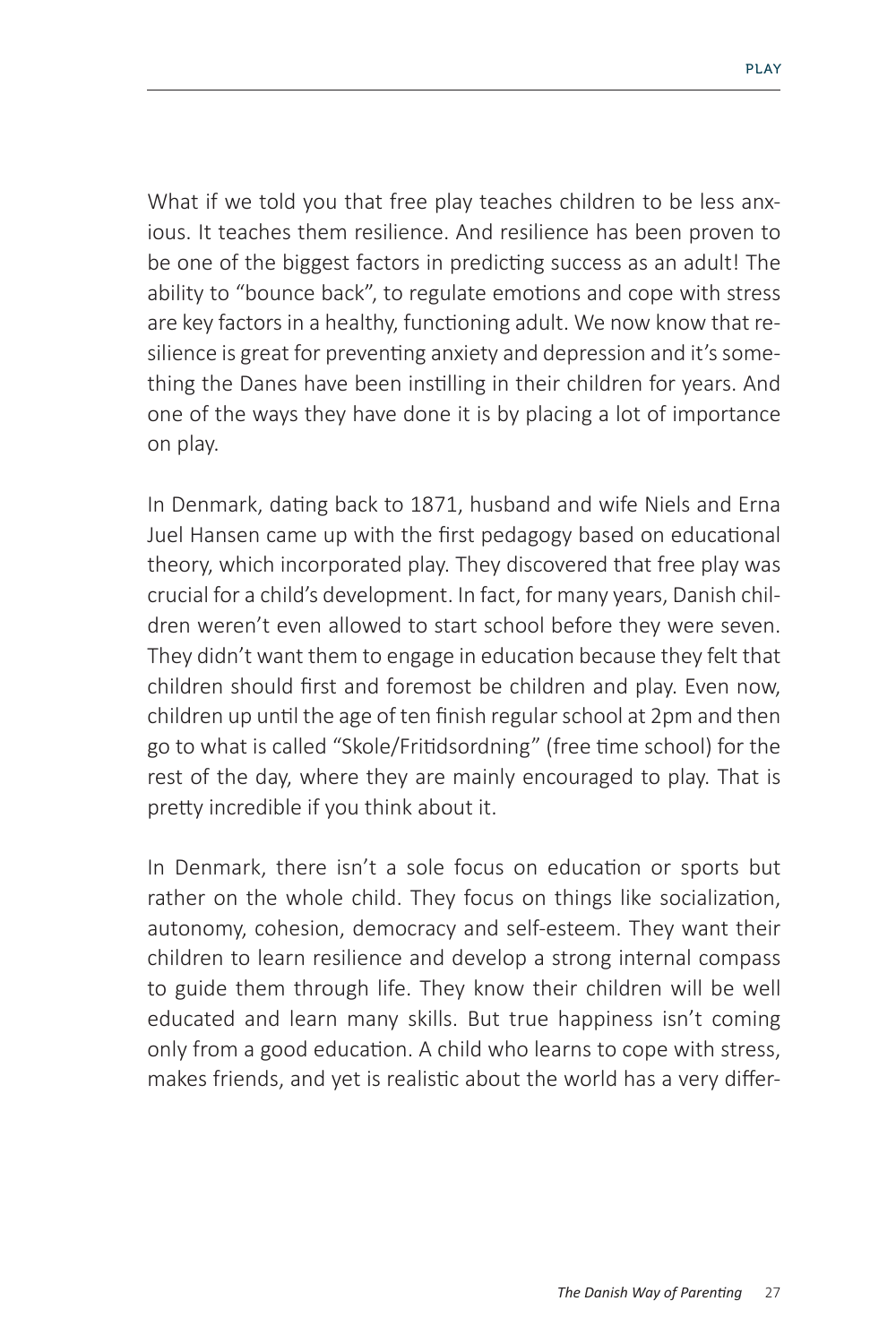ent set of life skills than being a math genius, for example. And by life skills, the Danes are talking about all aspects of life. Not only career life. For what is a math genius without the ability to cope with life's ups and downs? All the Danish parents we spoke to said that excessive focus on "developing" children seemed very strange to them.

As they see it, if the children are always performing to obtain something—good grades, awards or praise from teachers or parents then they don't get to develop their inner drive. They believe that children fundamentally need space and trust to allow them to master things by themselves, to make and solve their own problems. This creates real self-esteem because it comes from the child's own internal cheerleader, not someone else.

#### **Internal vs. external locus of control**

In psychology, this internal cheerleader or drive is known as the locus of control. A person's locus of control is used to describe the control a person believes they have over their own lives and the events that affect them. The word "locus" in Latin means "place" or "location" and so the locus of control is quite simply referring to the place from which one feels a sense of control over one's life. Thus, people with an internal locus of control believe that they have the power to control their lives and the events that happen around them. Their drive is internal or personal. Their place of control comes from the inside. People with an external locus of control believe that their lives are controlled by external factors like the environment or fate, which they have little influence over. What drives and controls them is coming from the outside and they can't change it. We are all affected by our surroundings, culture and social status, but how much we feel we can control our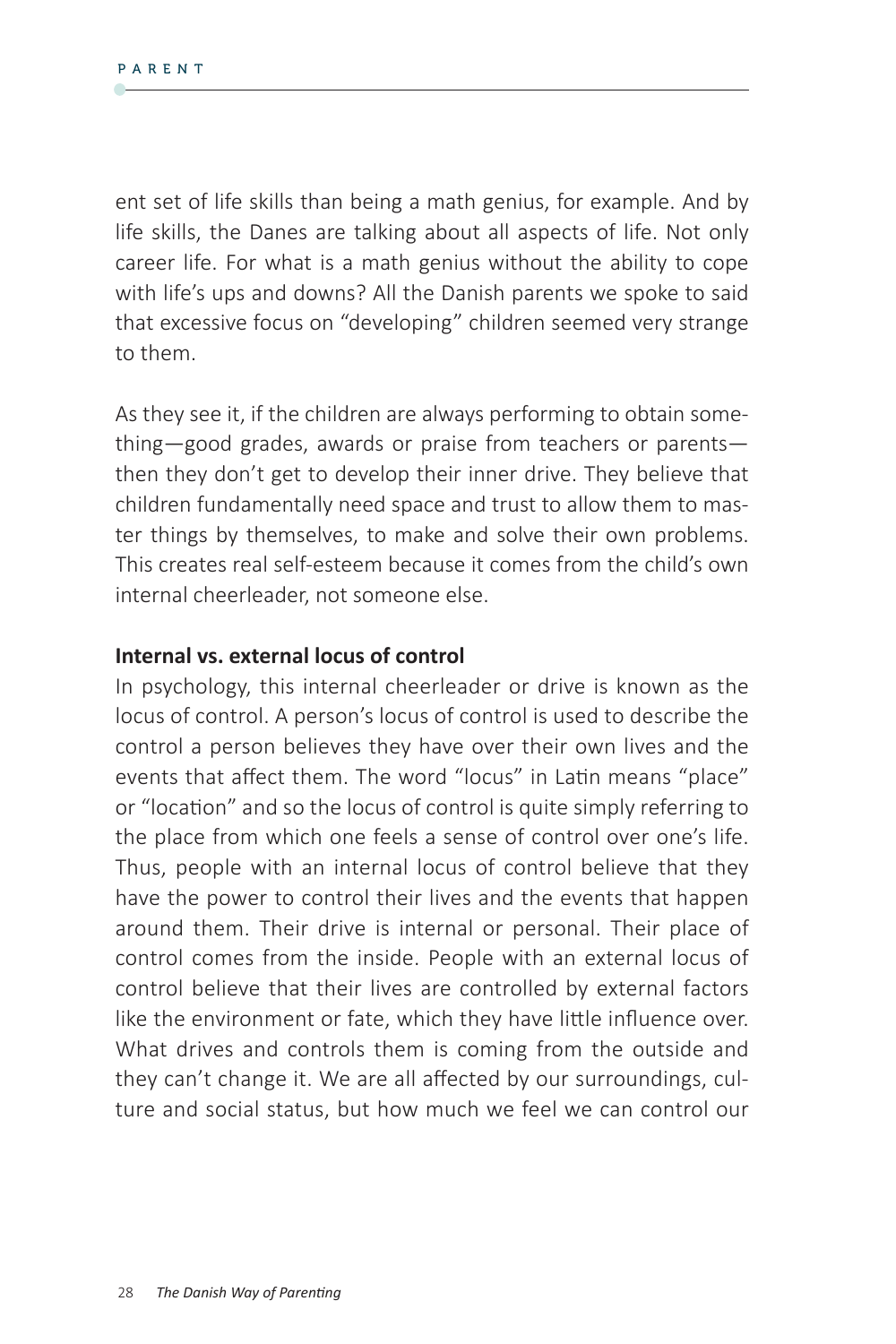lives despite those factors is an internal versus external locus of control.

Studies have repeatedly shown that children, adolescents and adults who have a strong external locus of control (that is, that circumstances outside of themselves control their lives) are predisposed to anxiety and depression. When people believe they have little or no control over their fate, they become anxious, and when this sense of helplessness gets to be too great, they become depressed.

Research also shows that there has been a dramatic shift towards a more external locus of control among young people in the last 50 years. In studies conducted by psychologist Jean M. Twenge and colleagues, they examined results from a test called the Children's Nowicki-Stricklund Internal-External Control Scale (CNSIE) over a 50 year period. This test measures whether a person has an internal or an external locus of control. What they discovered was that there was a dramatic shift from an internal towards an external locus of control in children of all ages, from elementary school to college. To give you an idea of how great a shift it was, the average young person in 1960 was 80 percent more likely to claim that they had control over their lives than children in 2002, who were more prone to say they lacked personal control over their lives.

And what was even more striking was that the trend was more pronounced for elementary school children than for middle school and college kids. So younger and younger children were feeling the lack of control over their lives. They were feeling this sense of helplessness earlier and earlier. This rise in external locus of control over the years has a linear correlation with the rise in depression and anxiety in our society. What could be causing this shift?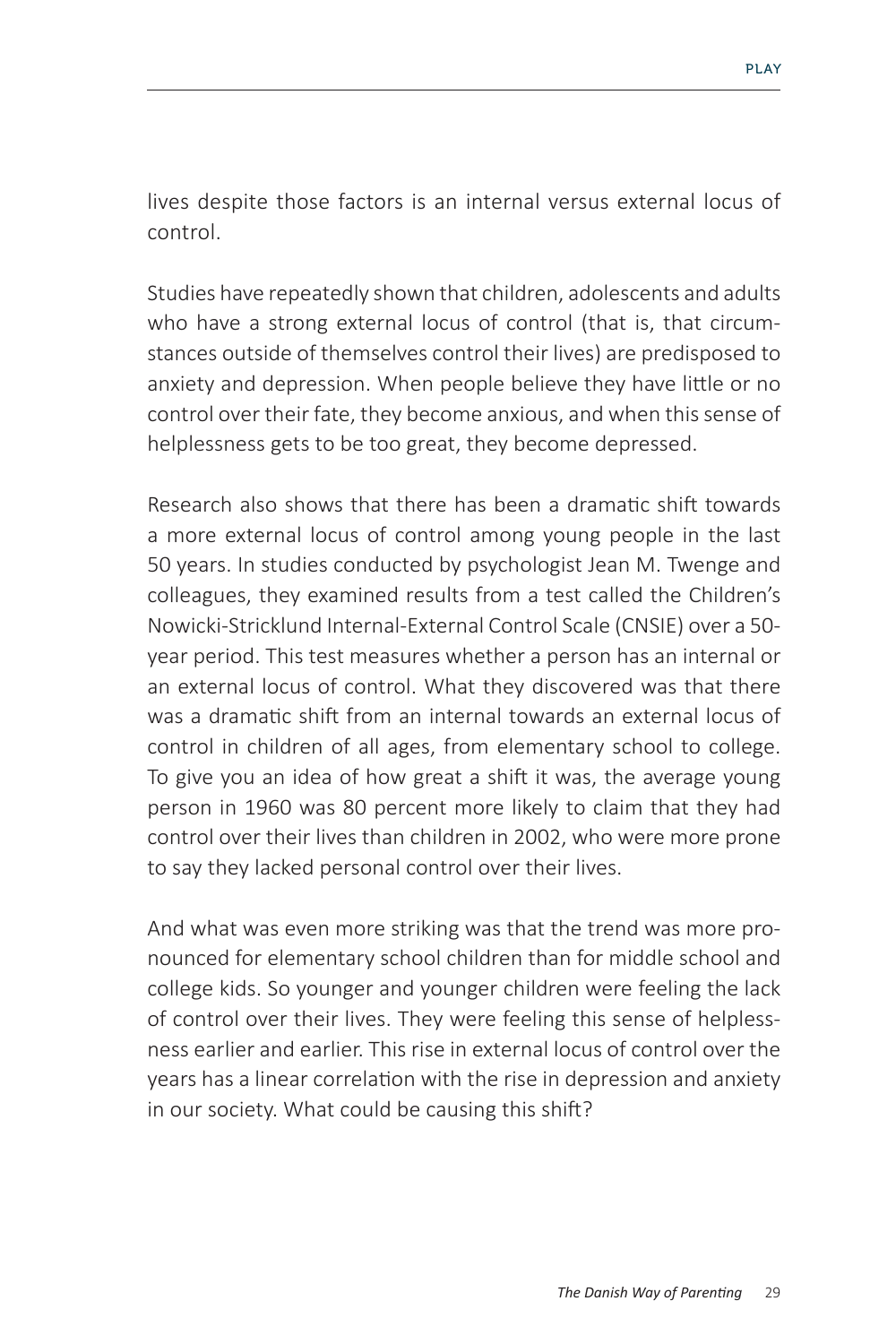#### **Respecting the zone of proximal development**

Much of Denmark's methodology is based on a concept called proximal development by Lev Vygotsky, a Russian developmental psychologist. This basically states that a child needs the right amount of space to learn and grow in the zones that are right for them with the right amount of help. Like helping a child climb over a fallen log in the forest. If at first they need a hand, you give the hand, but then perhaps only a finger to help them over and when it is time you let them go. You don't carry them over or push them over. In Denmark, parents try to intervene only when it is absolutely necessary. They trust their children to be able to do and try new things and give them space to build their own trust of themselves. They provide them with scaffolding for their development and help them build their self-esteem, and this is very important for the "whole child". If children feel too pressured, they can lose the joy in what they are doing and this can cause fear and anxiety. Instead, Danish parents try to meet children where they feel secure trying a new skill, and then challenge and invite them to go farther or try something new, while it still feels exciting and strange.

Giving this space and respecting the zone of proximal development allows a child to develop their internal locus of control because they feel they are in charge of their own challenges and development. A child who is pushed or pulled too much risks developing an external locus of control because they aren't controlling their development, rather external factors are and the foundation for their self-esteem becomes shaky.

We sometimes think we are helping kids by pushing them to perform or learn faster, but leading them at the right time in the right moment of their development will yield much better results. Not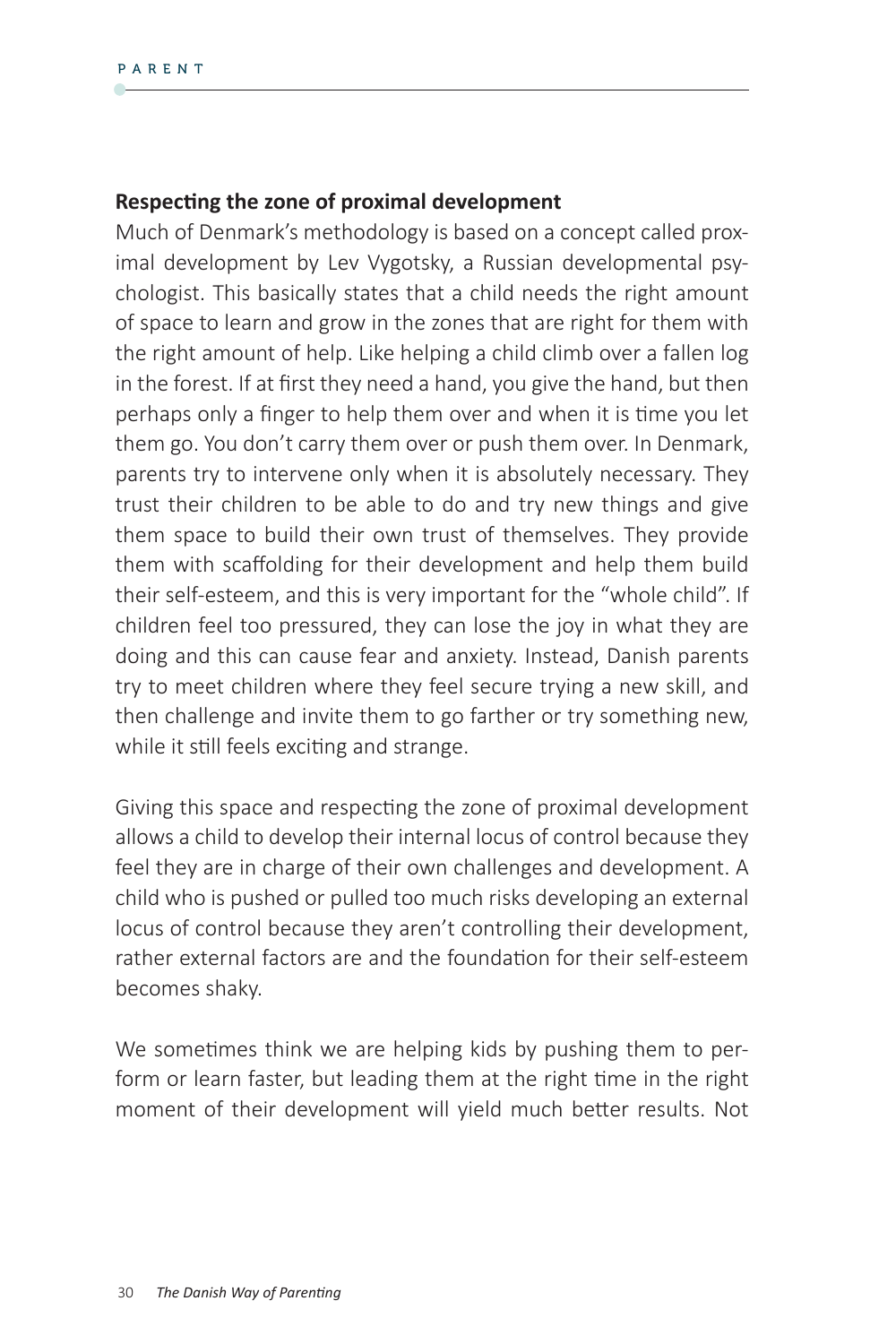only because of the learning itself, which will surely be more pleasurable, but because the child will be more self assured of the mastery of their skills since they feel more in charge of acquiring them.

David Elkind, an American psychologist, agrees. Children who are pushed to read earlier, for example, may read better than their peers initially, but those levels even out in a few years' time and at what cost? The pushed children exhibit higher levels of anxiety and lower self-esteem in the long run.

Is it possible that we are making our kids anxious without realizing it by not allowing them to play more?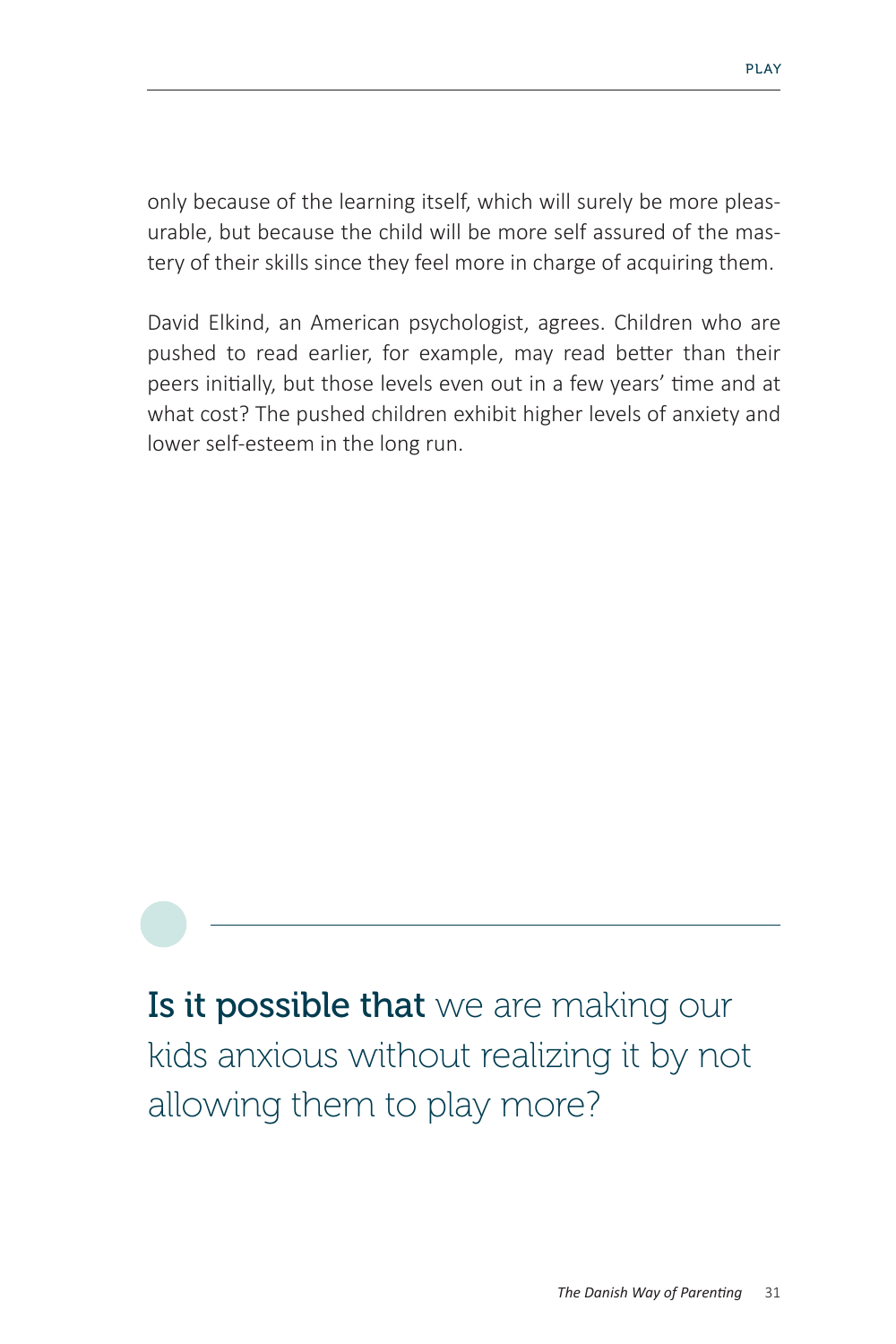In America, we find an endless number of books on how to lower or reduce anxiety and stress. "No Stress", "Stop Stress Now", and so forth. We want to eliminate stress at all costs, particularly for our children. Many parents helicopter over their children and intervene to protect them at a moment's notice. Most of us barricade staircases and protect and lock up anything we can find that might be remotely dangerous. If we don't, we feel we are being bad parents and, in fact, we judge and are judged by others for not doing enough to protect them. These days require so many safeguarding gizmos and gadgets that one wonders how parents didn't kill their children 20 years ago.

Not only do we want to protect our children from stress but we also want to build their self-confidence and make them feel special. The standard method of doing this is to praise them, sometimes excessively, for insignificant accomplishments. But in our quest to increase confidence and reduce stress, we may actually be setting them up for more stress in the long run. Building confidence rather than self-esteem is like making a nice house with little foundation. We all know what happens when the big bad wolf comes.

#### **But how, you may be wondering, can play help?**

Scientists have been studying play in animals for years, trying to understand its evolutionary purpose. And one thing they are finding is that play is crucial for learning how to cope with stress. In studies done on domestic rats and rhesus monkeys, scientists found that when they were deprived of playmates during a critical stage of their development, these animals became "stressed out" as adults. They would overreact to stressful situations, unable to cope well in social settings. They would either react with excessive fear, sometimes running shaking into a corner, or with exaggerated aggression,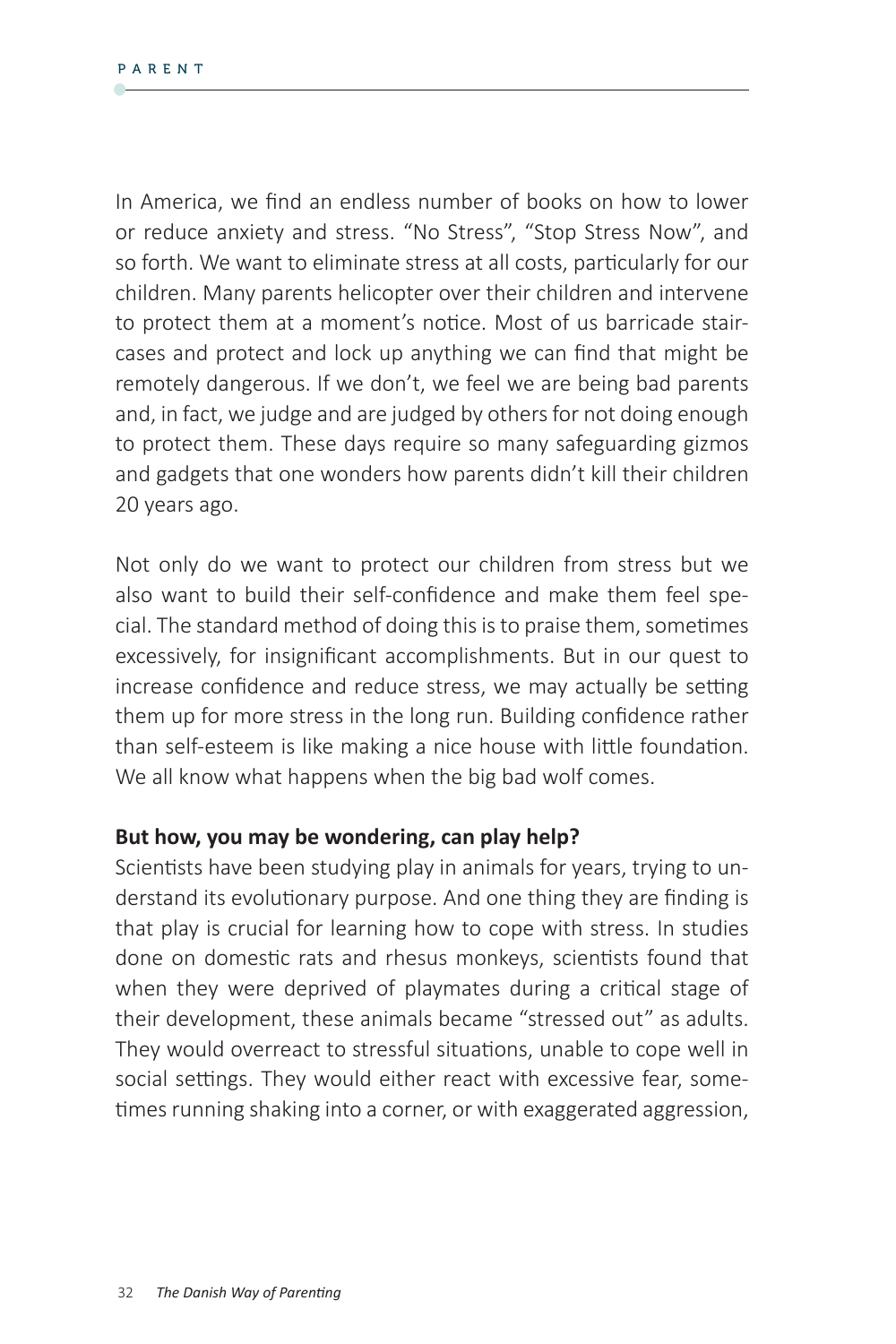lashing out with rage. The lack of play was definitely the culprit, because when the animals were allowed a playmate for even an hour a day, they developed more normally and coped better as adults. It makes sense if you think about it.

Fight or flight behaviors, normally experienced in play, activate the same neurochemical pathways in the brain as stress does. Think about when you see dogs running around chasing each other for fun and growling. Many animals engage in this kind of play where they chase each other and put each other into the subordinate or attacker position in a play fight, creating a kind of stress. We know that exposing the brains of baby animals to stress changes them in a way that makes them less responsive to stress over time, meaning that the more they play the better their brains become at regulating stress as they grow. Their ability to cope constantly improves through playing and they are able to deal with more and more difficult situations. Resilience isn't cultivated by avoiding stress, you see, but learning how to tame and master it.

Are we taking away the ability to regulate stress from our kids by not allowing them to play enough? Looking at the number of anxiety disorders and depression in our society, one wonders if something is amiss. Seeing as one of the biggest reported fears of someone with an anxiety disorder is "the fear of losing control of their emotions", we can't help but ask: if we stand back and let our children play more, will they be more resilient and happier adults? We think the answer is yes.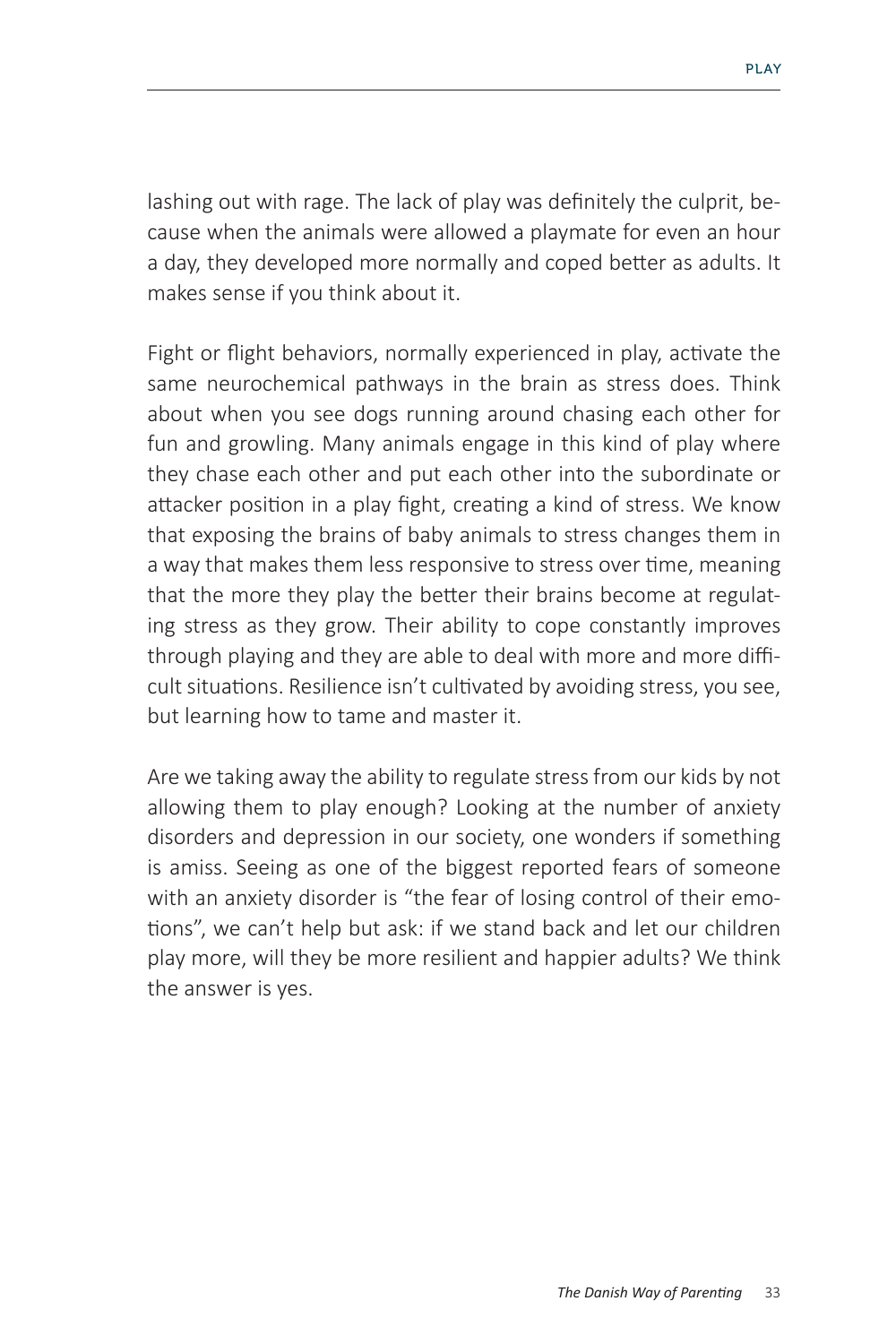#### **Play and coping skills**

In a pilot study conducted on preschool children in a child development center in Massachusetts, researchers wanted to measure whether there was a positive correlation between the level of playfulness in preschoolers and their coping skills. Using a Test of Playfulness (ToP) and Coping Inventory, the researchers cross-checked the children's playfulness and the quality of their coping skills. What they found was that there was a direct positive correlation between children's playfulness level and their ability to cope. The more they played and the better they were at playing, the better they were at coping. This led the researchers to believe that play had a direct effect on all of their life adaptability skills.

Another study conducted by Louise Hess, a professor of occupational therapy, and colleagues at a health institute in Palo Alto wanted to investigate the relationship between playfulness and coping skills in adolescent boys. They studied both normally developing ones and those with emotional problems. The researchers measured this with the ToP and Coping Inventory and their findings were almost identical to the preschool study. For both groups of boys, there was a direct and significant correlation between the level of playfulness and their ability to cope. They concluded that the use of play could be employed to improve coping skills and particularly to improve adaptability and being able to approach problems and goals in a more flexible way. This is fascinating if you think about it.

But it makes sense. Just look outside to see children swinging from bars or climbing trees or jumping from high places. They are testing dangerous situations and no one but the child himself knows the right dose or how to manage it. But it's important that they feel in control over the dose of stress they can handle. This in itself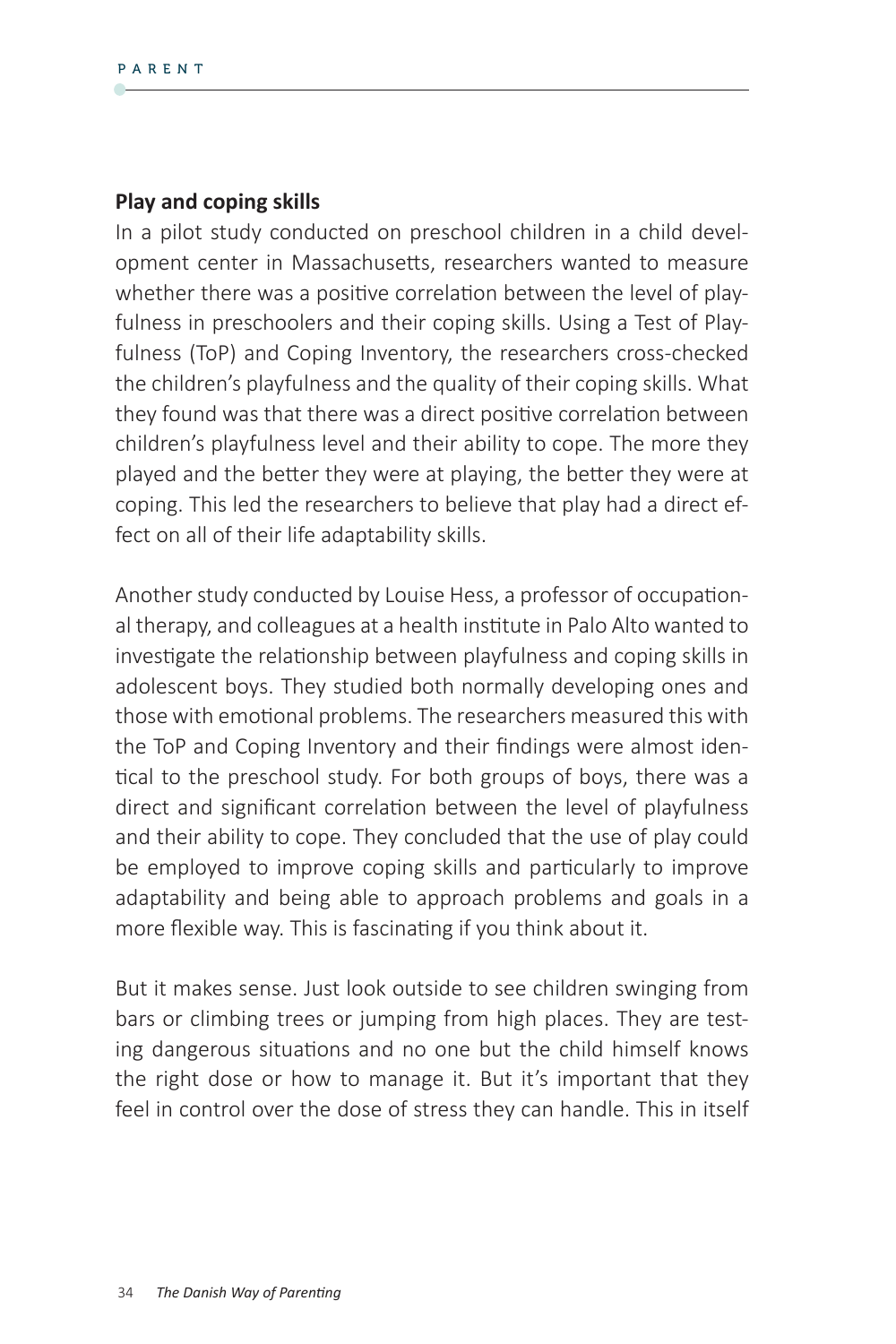makes them feel more in control of their lives. Juvenile animals and primates do the same thing. They deliberately put themselves into dangerous situations, leaping and swinging from trees while twisting and turning, making it difficult to land. They are learning about fear and how to cope with it. It's the same with play fighting as mentioned earlier. The animals are putting themselves into both the subordinate and the attacker position to understand the emotional challenges of both.

For children, social situations are also stressful. Social play can bring on both conflict and cooperation. Fear and anger are just some of the emotions that a child must learn to cope with in order to keep playing. In play there is no such thing as getting excessive praise from the other kids like from their parents or their teachers. There are no special rules or special people in play. If someone feels too bullied or put down, they will quit. So rules have to be negotiated and renegotiated and players have to be aware of the emotional state of the other players in order to avoid someone getting upset and quitting, because if too many people quit, the game is over. Since children fundamentally want to play with each other, these situations make them practice getting along with others as equals. It makes them practice democracy. And democracy is an important value for the Danes.

#### **Play Patrol and self-control**

In many Danish schools, for example, there is a program in place called Play Patrol. Play Patrol is promoted by "Dansk Skoleidræt", which is a national sports organization whose main goal is to promote learning through sports, play and exercise for all students in the school.

The way it works is the school signs up for the program, then the selected students from the middle classes take part in a one-day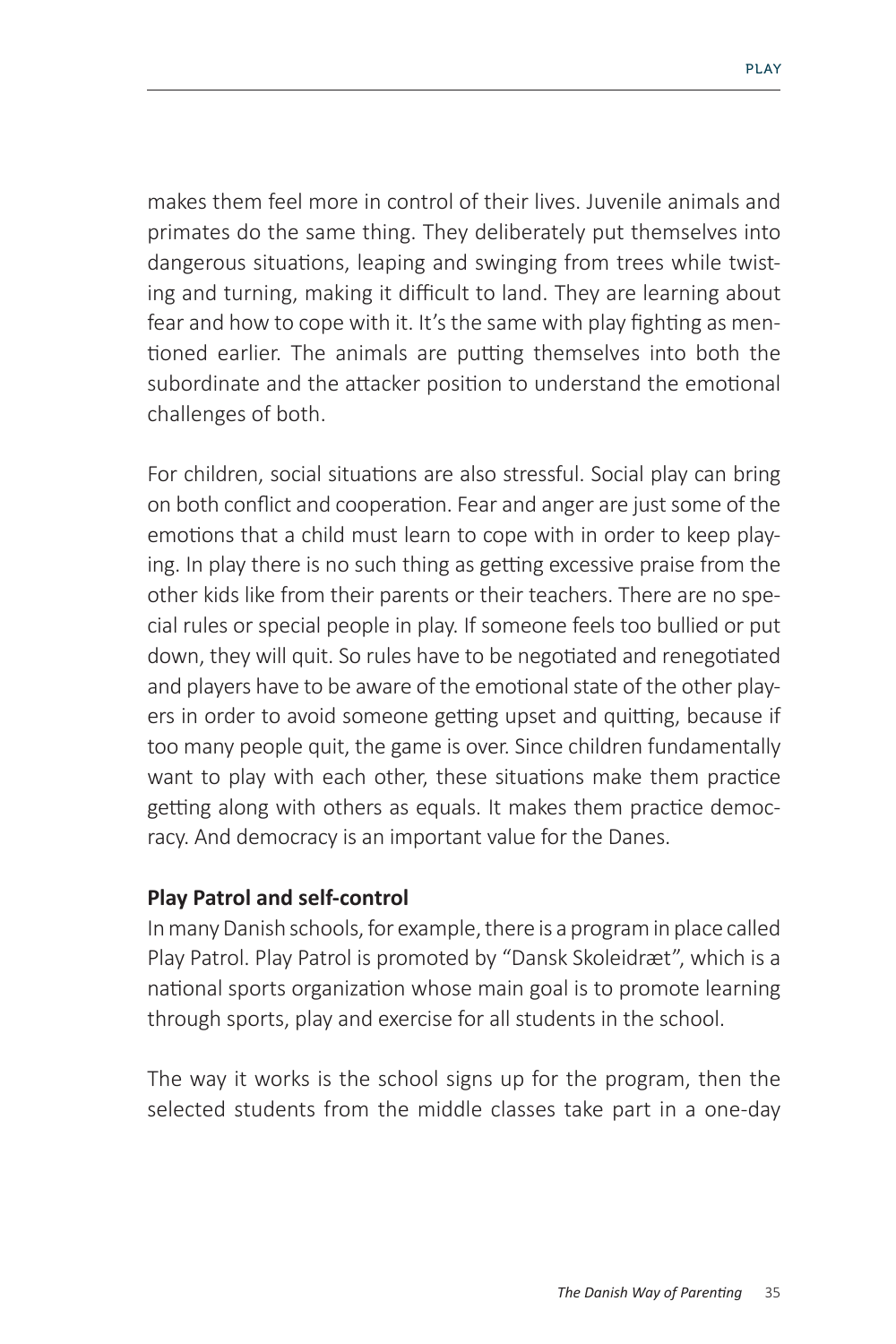training course. They are taught how to involve children of all ages in play and they learn a myriad of wonderful games and receive clothing and gear to help them stand out in the schoolyard. They also get a games folder and play bag that contains inspiration and tools to help them. They are taught how to include kids who are shyer and may have difficulty playing with others. Play Patrol creates more life on the playground both physically and socially. It ensures a better social environment in the schoolyard and it also helps prevent bullying. There is also something called "GameBoosters", which is exactly the same concept as Play Patrol but created for older students. No age is exempt from the importance of play!

"Both of my girls have Play Patrol in their school," Iben says, "and they love it. Ida, my older daughter, signed up to be a facilitator and it was a great learning experience for her because she got the chance to teach the younger pupils a lot of games. She really grew from the experience."

Playing between different ages like in Play Patrol and GameBoosters is a wonderful way to promote kids getting to the next zone of proximal development naturally. They have the ability to push and test themselves with the older kids in a way they wouldn't with their parents or teachers. They can practice different roles like mother, firefighter or family pet. Practicing more difficult roles and tasks between kids of different ages in play is a natural learning curve and also helps socialization.

Lev Vygotsky, the psychologist mentioned earlier, says that a lot of the value in children's play is based on the practice of self-control. He says that children's strong desire to keep the game going leads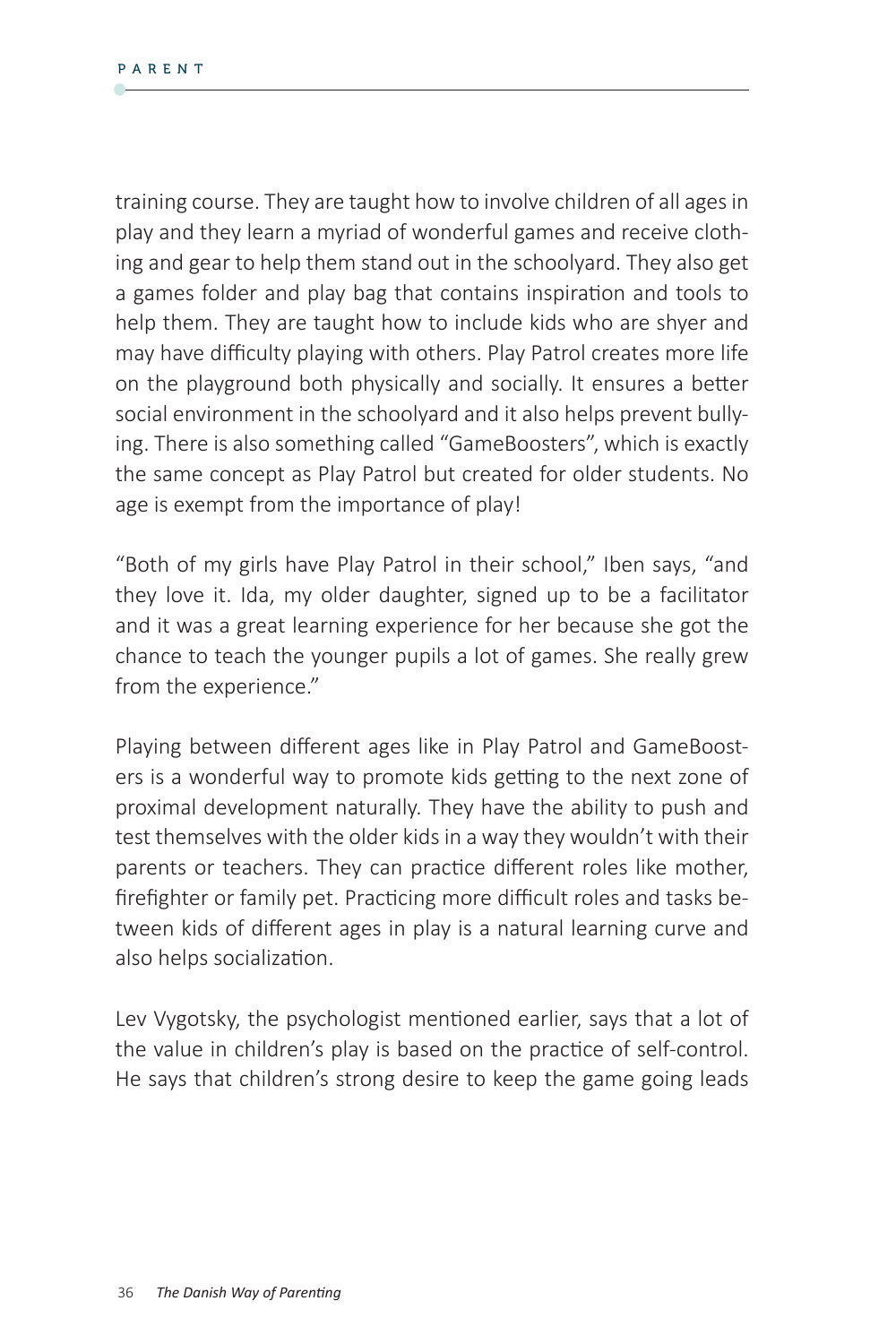them to accept restrictions on their behavior that they would not accept in real life. This is how they acquire the capacities for selfcontrol that are so crucial to social existence. They learn through play that self-control is a source of pleasure. Having self-control as an adult is a big factor in happiness and is partly developed through free play as a child. Learning to exercise self-control in order to keep a game going is much more meaningful than having control rules imposed upon us. Some say rules are made to be broken, but when a rule is discovered from within it becomes a core value rather than a boundary to push.

#### **The truth behind Lego and playgrounds**

Almost everyone has heard of Lego and played with the famous colorful building blocks at least once in their life. Ostensibly one of the most popular toys in history, Lego was dubbed "the toy of the century" at the start of the millennium by *Fortune* magazine. Originally made in wood and then plastic, Lego has never lost its fundamental building-block concept. Like the zone of proximal development, Lego can work for all ages. When the child is ready to take the next step towards a more challenging construction, to get to the next zone of proximal development, there are Legos made for taking that next step. It's a wonderful way to play with your child to gently help them master a new level. They can play on their own or with friends and countless hours have been spent playing with Lego all over the world.

The interesting fact most people don't know about Lego is that it comes from Denmark. Created by a Danish carpenter in his workshop in 1932, it was called Lego as a contraction of the words "Leg godt", which means to "play well". Even then, the idea of using your imagination to play freely was in full bloom.